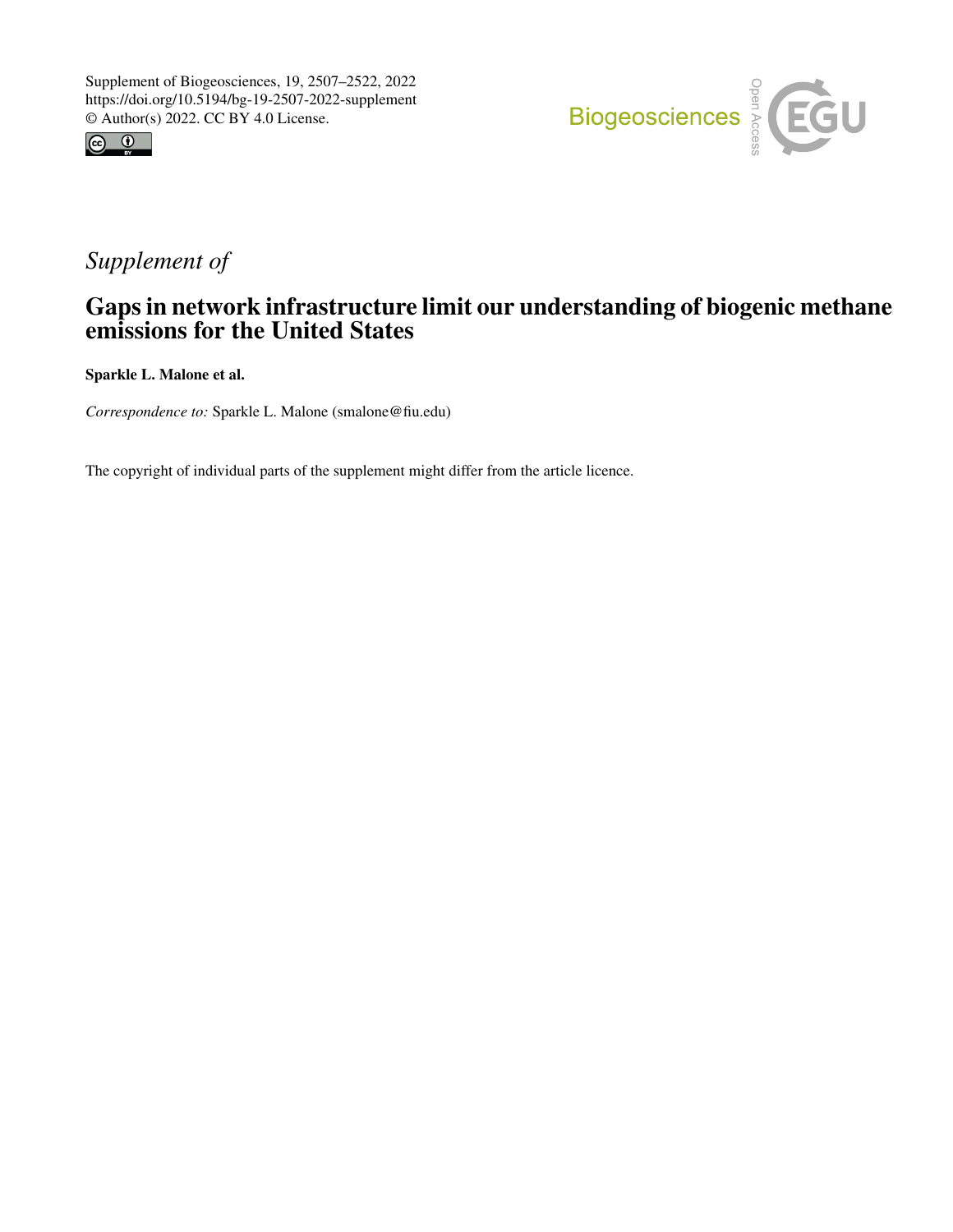## **Supplement**



5 **Figure S1: Variable importance plots for randomforest models of the first (a - b) and second (c-d) dimensions of dissimilarity in the US. Land cover (lcc), climate (prcp, tmean, tmax, tmin, and vpd), and location explained 99% of the variance in each dimension. The random forest model for the clusters used the first and second dimensions of dissimilarity, which had an out-of-bag estimate of the error rate of 3.06%.**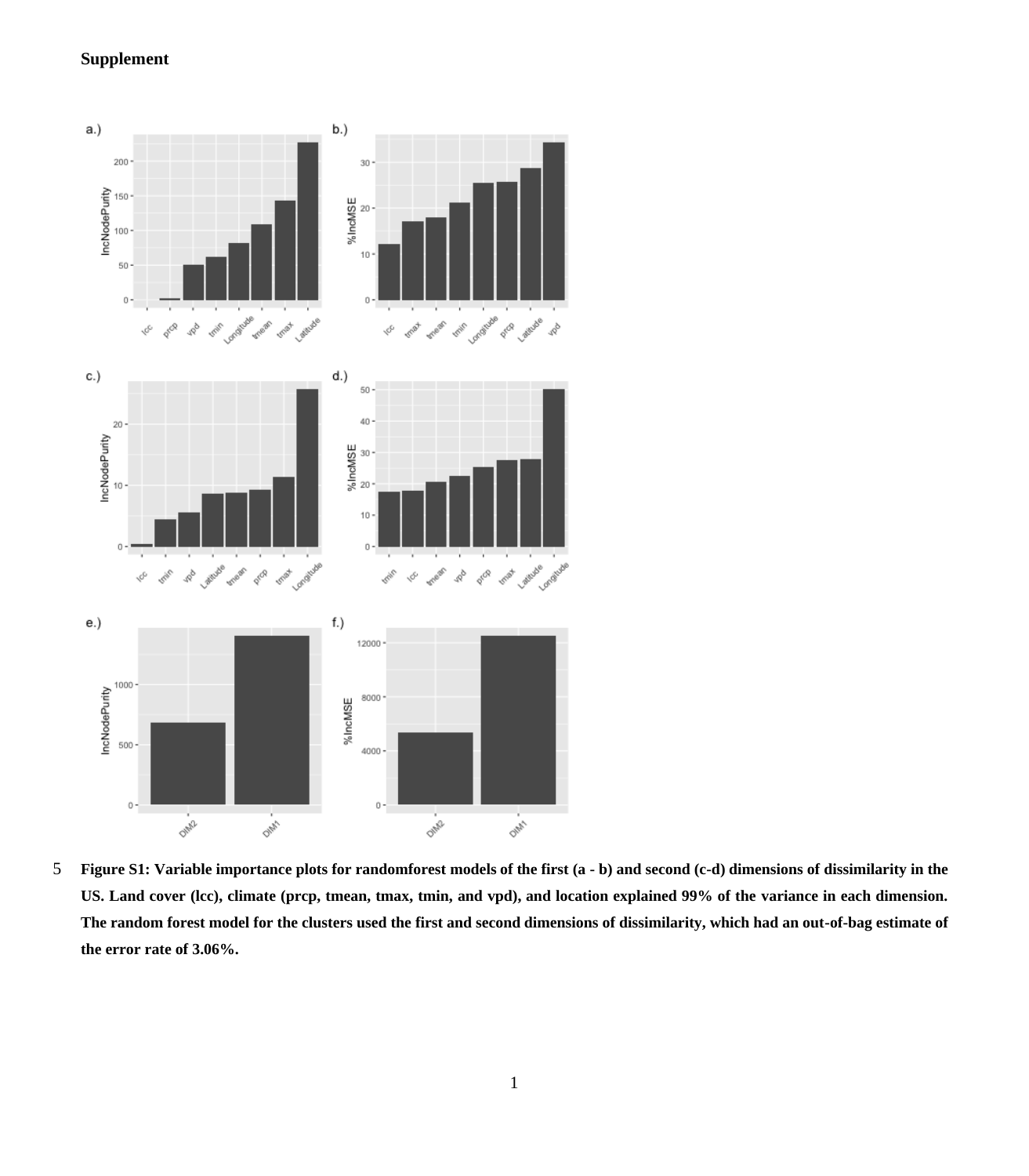

 **Figure S2: Silhouette plot showing the number of clusters versus the average silhouette width. We explored clusters from 2 to 50 and selected 10 clusters for the highest silhouette width when considering clusters from 10 to 50.**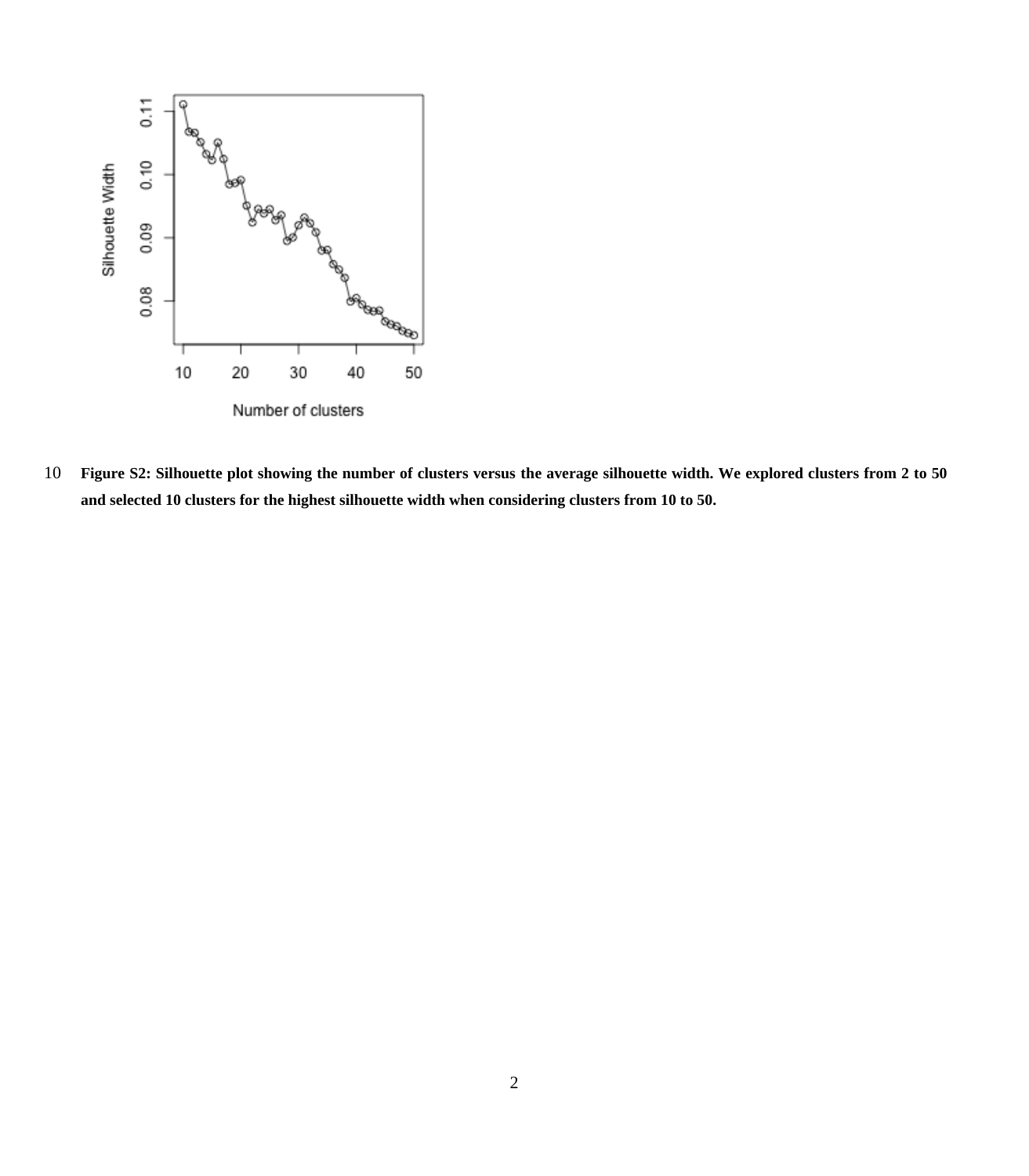## **Cluster Analysis**

- 15 We evaluated the stability of the cluster solution presented (Figure 2) by comparing it to the cluster solutions of 6 example cases (Table S1). The example cases (Samples 1-5) use the same analysis approach as the presented solution (Figure 2). While Sample 1 is from a systematically random sample, samples 2-5 are from a randomly sampled dataset. To understand the impacts of subsampling, we derived a cluster solution for each sample and compared it to the standard solution (Figure 2). The package *bigmds* uses the divide-and-conquer MDS approach [\(Delicado and Pachon-Garcia 2020\).](https://paperpile.com/c/kWh1k8/xnEn) This algorithm partitions
- 20 the data into subsamples (n=60,000), where classical methods can work. In order to align all the solutions, the Procrustes formula is used [\(Borg and Groenen 2005\).](https://paperpile.com/c/kWh1k8/LuAJ) Following the MDS we used the kmeans function to cluster the bigmds [\(Forgy](https://paperpile.com/c/kWh1k8/Uzms+txLo+BL9V)  [1965; Hartigan and Wong 1979; Lloyd 1982\).](https://paperpile.com/c/kWh1k8/Uzms+txLo+BL9V)

| <b>Example</b> | <b>Description</b>                                                     | <b>Sample Size</b> | <b>R</b> Packages |
|----------------|------------------------------------------------------------------------|--------------------|-------------------|
| Sample 1       | Systematic random sample across all climate and land cover<br>classes. | 20,000             | kmed. MASS, PAM   |
| Sample 2       | Random Sample                                                          | 20,000             | kmed. MASS, PAM   |
| Sample 2       | Random Sample                                                          | 20,000             | kmed. MASS, PAM   |
| Sample 3       | Random Sample                                                          | 20,000             | kmed. MASS, PAM   |
| Sample 4       | Random Sample                                                          | 20,000             | kmed. MASS, PAM   |
| Sample 5       | Random Sample                                                          | 20,000             | kmed. MASS, PAM   |
| <b>BigMDS</b>  | divide_conquer_mds                                                     | 8,268,498          | bigmds, stats     |

**Table S1: Example cases to test the stability of the cluster solution.**

25

To compare cluster solutions we measured the stability of a cluster (Figure S3 and Figure S4a.). Stability was measured as the consistency of clustering within the presented solution/standard (Figure 2). This approach is not influenced by the cluster label changing, but by the presence of multiple clusters occurring within the standard cluster. A stability of 100% indicates that all samples within the standard cluster belong to the same cluster in the sample solution.

30

Regardless of the sampling, similar clustering patterns were obtained (Figure S4) and the mean stability was 82% across the six examples explored (Appendix. 2). The mean stability of the bigmds example was 65%. The cluster stability was low between neighboring clusters NEb and NEa, and between Eb and the SE cluster. Altogether these results show that failing to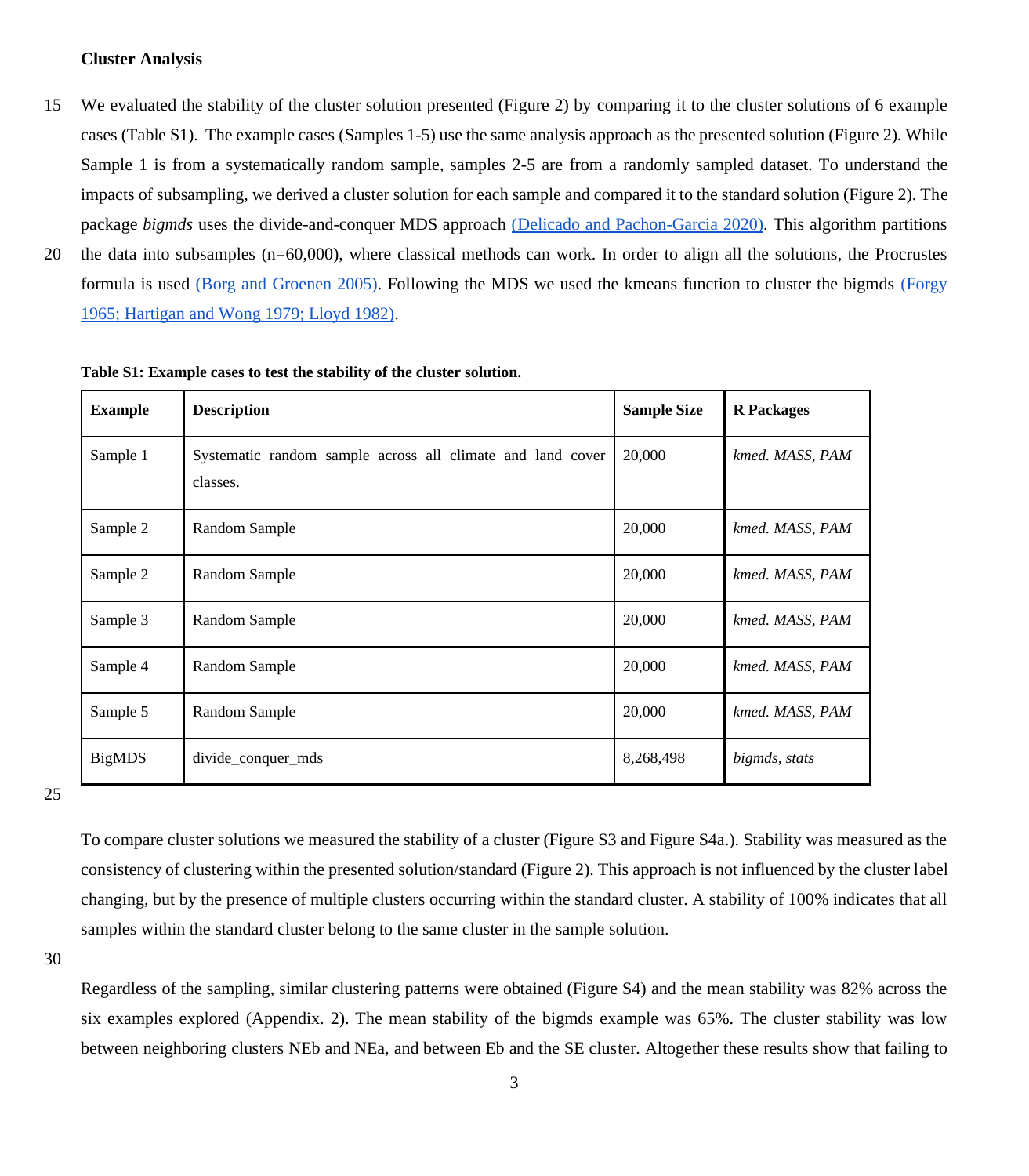subsample the data properly leads to declines in cluster stability and changes in the clustering method can lead to differences

in the final cluster solution (Figure S4).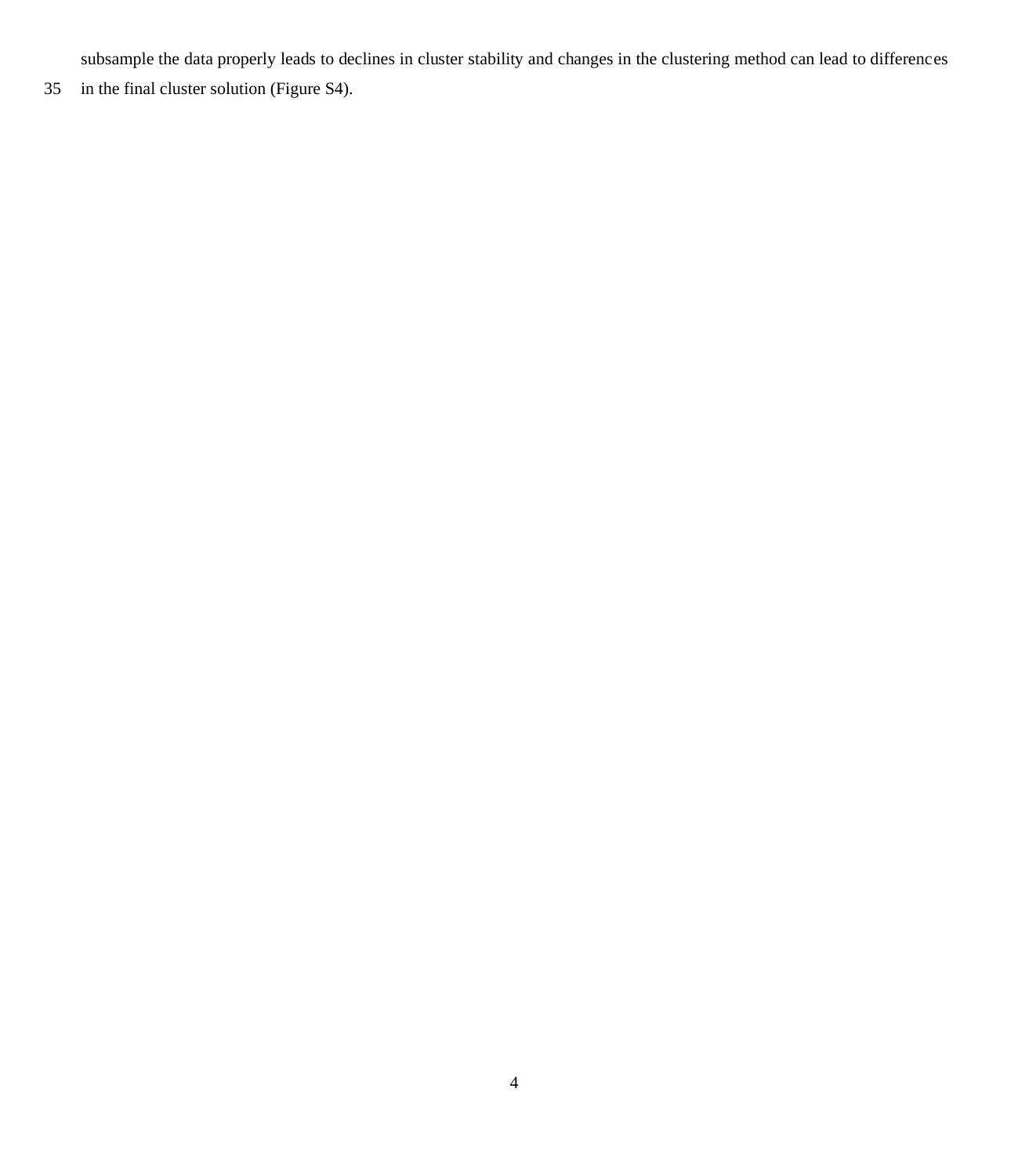

**Figure S3. The cluster solution for a. sample 1, b. sample 2, c. sample 3, d. sample 4, e. sample 5, and d. the Bigmds (Table S1).**